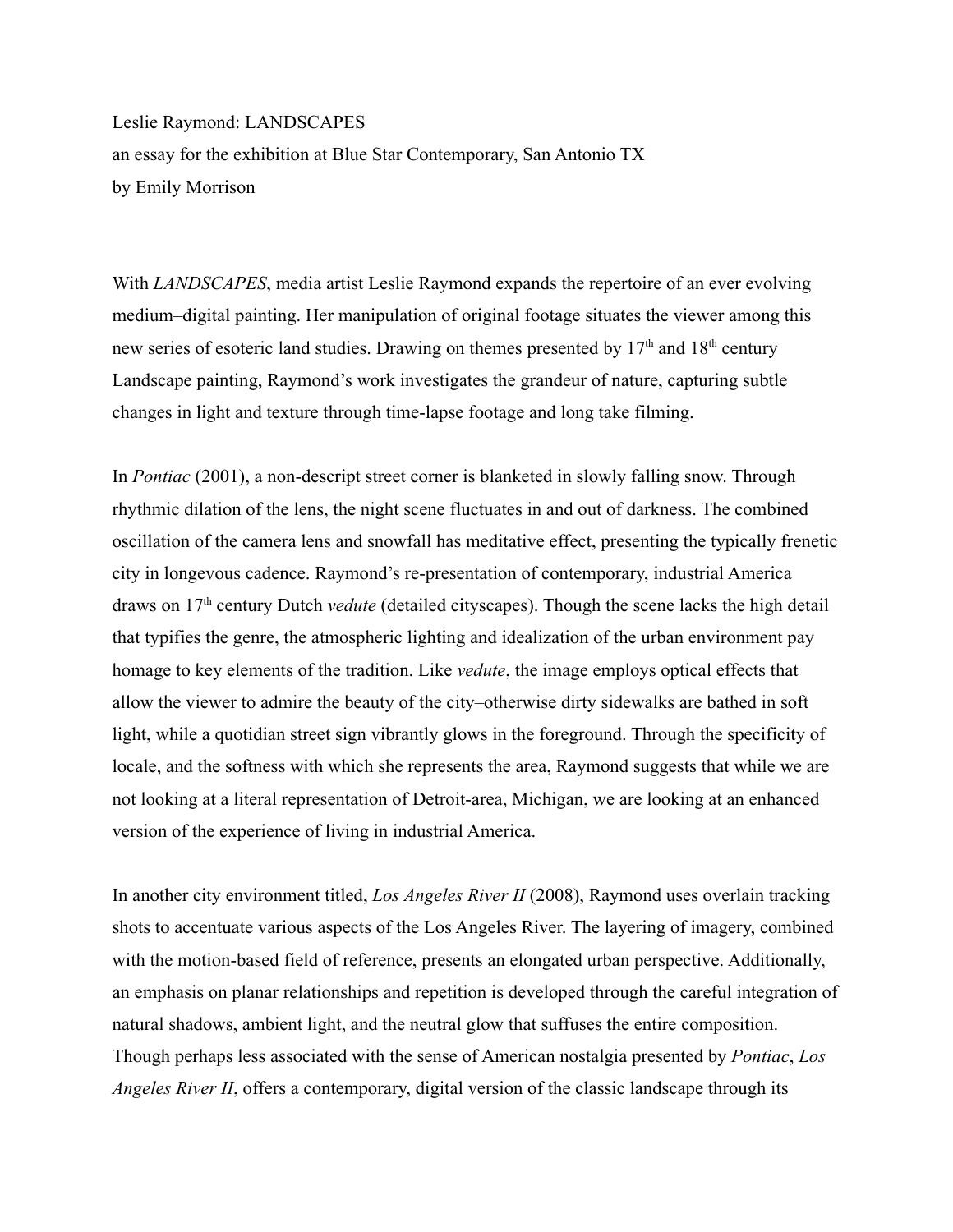balance of specific detail and focus on quality of light. The artist idiosyncratically layers two shots, identical in their framing though depicting different points in the geography, to emphasize the atmospheric splendor of the river and its surrounding area. The combination of meticulous bands of graffiti imagery with planar scapes of water expresses the natural harmonies of the landscape. Raymond's unique digital painting, above all, provides opportunity to contemplate the merging of the natural world with the concrete environment.

The vista presented in *Michigan* (2008) most clearly expresses the elemental framework of Raymond's landscapes, focusing on natural beauty, lighting, and texture. The composition, filmed from a static perspective, features a forest scene punctuated by the architectural forms of a wooded house. In this element of the installation the artist activates time-lapse photography, accentuating tempo through the compression of a six hour timeframe. Here, the viewer becomes hyper-aware of subtle changes in lighting, particularly through movements in the foliage. The dynamic fluctuation of focus throughout the foreground of the image emphasizes the density of the forest floor. The concentration of color, form, and texture in the undergrowth compliments the high contrast of the light-filled background. Referencing grandiose  $18<sup>th</sup>$  century landscapes, Raymond's environment is designed to reflect upon the serenity of the Michigan forest.

In *Michigan (Reflecting Pool)* (2008) vertical framing, asymmetry, and time-lapse videography charge the work with paradoxical intimacy. The scene depicts a series of animals visiting a shallow pan of water situated at the edge of a stone path. Through an unnatural proximity to these watering creatures, the viewer experiences the everyday life surrounding this urban-esque waterhole. Although the digital painting appears to be more closely linked to still life videography, the reflection of the skyscape in the water unifies the composition, completing the landscape. This portal into the world above the vine-laden ground instills the viewer with a sense of the true vastness of the scene. The reflection presents the scope of the natural world in the context of a common theme in  $18<sup>th</sup>$  century landscape painting–the sublime. This contemporary investigation of the unfathomable power of the natural world underscores limited perspective, drawing parallels to our restricted understanding of biological systems. The movement created by the wind over the water, combined with the reflection of clouds passing above, furthers the sense of unease and the water-portal becomes the central, dynamic element of the composition.